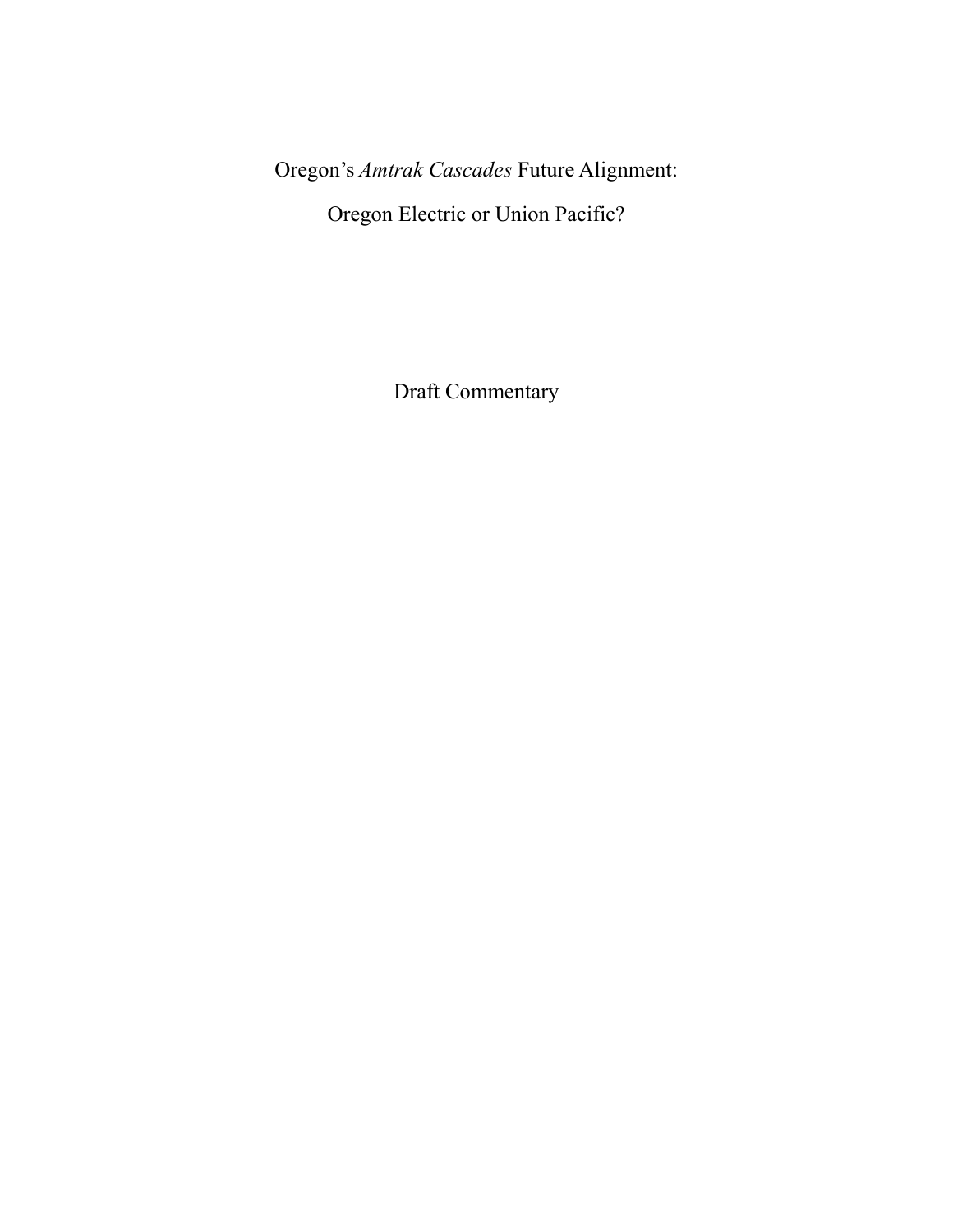#### Introduction

In June 2009 the Rail Division of the Oregon Department of Transportation (ODOT) and Parsons Brinckerhoff issued a draft "ODOT Intercity Passenger Rail Study." The Study purports to evaluate "the feasibility of moving Portland-to-Eugene intercity service from the current Union Pacific Railroad (UPRR) mainline to a somewhat parallel rail route known as the Oregon Electric (OE) alignment."

*AORTA* (Association of Oregon Rail and Transit Advocates) is a  $501(c)(3)$  nonprofit organization seeking to educate decision-makers and the public about the need for and advantages of safe, efficient, environmentally responsible transportation since 1976. *AORTA* promotes increased reliance upon rail for both passengers and freight, and improved public transportation. Its board and membership include persons with extensive knowledge and professional expertise in transportation planning and operations. *AORTA* has been involved for many years in the state's rail planning efforts and is familiar with both the UPRR and the OE branch line of the Portland & Western Railroad.

*AORTA* contends the conclusions and cost estimates of ODOT's June 2009 Draft Rail Study are not credible. This is, in part, because some of the assumptions were incorrect. *AORTA* believes the UPRR alignment, a corridor the state has invested in and engaged in extensive planning, is the reasonable corridor and that the cost of moving to the OE far exceeds the estimates published in the Study. Furthermore, the impact of moving to the OE would result in profound social, community and environmental damage that are not easily mitigated.

Note: This is a draft document and subject to revision.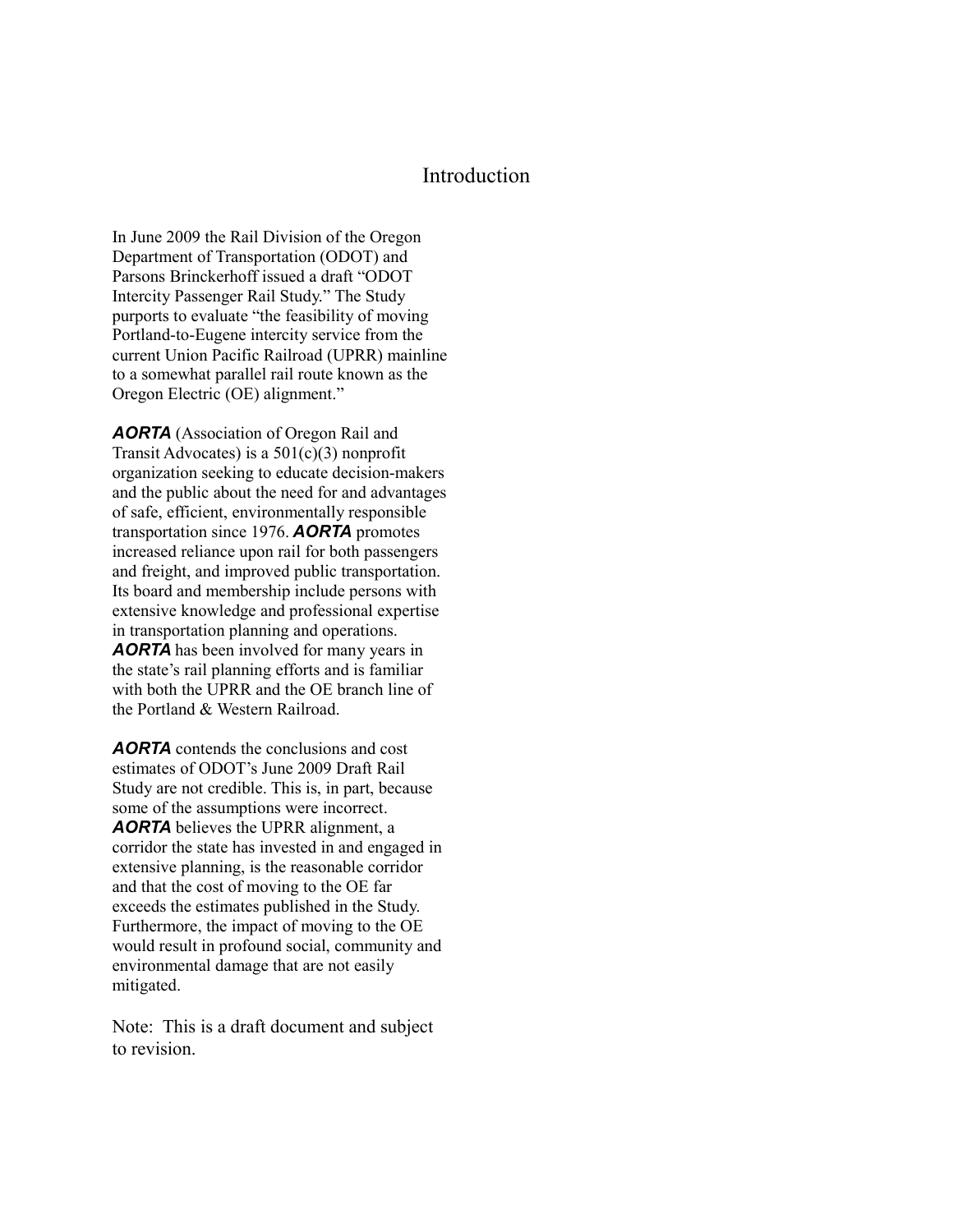## **Oregon Cascades: Looking for Solutions**

By only looking at a rail map it is easy to see why the Oregon Electric (OE) might be considered as a route for higher speed rail. The OE is a low traffic rail line with only 4-8 trains per day. In the early part of the twentieth century the OE offered frequent passenger train service. It was electrified from Portland to Eugene. OE trains, mostly 1-4 cars, served local communities and growing cities in the Valley, usually with stops in the center of town. OE stations were focal points for development, and much of the railway's urban operation was on or adjacent to the city's main street. Today, part of the underlying real estate of the OE alignment is owned by the State of Oregon.

The track structure and operating rights are owned by Portland & Western Railroad (PNWR) at the northern end of the corridor; the State of Oregon owns the underlying real estate. The southern 76 miles of the line is owned by the BNSF Railway, and is leased to PNWR.

In contrast to the OE, the Union Pacific Railroad (UPRR) includes several locations where rail traffic is congested with freight trains. Traffic control is handled by the host company from its dispatch center in Omaha, Nebraska. The perception of the traveling public is that UPRR gives priority to the freight trains,<sup>1</sup> often causing significant delays and problems with reliability and on-time performance.

The state has had difficulty negotiating for increased passenger train frequency on the UPRR. When the state negotiated for additional passenger trains on the UPRR, it has been obvious that the railroad needs capital

investment to increase capacity. New trains come at a cost.

But a closer look reveals that operating Oregon's *Amtrak Cascades* on the OE right-of-way from Portland to Eugene to be neither cost-effective nor desirable. And it reveals the UPRR is suitable for the kind of incremental approach Oregon needs to develop the strong public and political commitment for higher speed rail.

The OE was built in the early part of the 20th century to provide electrified interurban passenger train service in the Willamette Valley. The OE snakes its way through neighborhoods in a relatively narrow corridor. Parts of the OE alignment may provide opportunity for increased rail service, particularly freight and commuter rail, but the corridor proposed is *not feasible* for higher speed passenger train service. The southernmost part of the alignment (south of Albany) might work for higher speed passenger trains, but the benefits are elusive at best.

About 9.5 miles of OE track improved for TriMet's WES service had to be completely rebuilt for \$7-10 million per mile. Prior to the rebuild, this track, grade crossings and alignment were in better condition than many segments of track south of Wilsonville. Significant segments of the OE track is jointed, light weight rail with deteriorating wooden ties and would need to be entirely replaced. It is also "dark territory," meaning that there is no modern automated traffic control system.

# **Union Pacific Alignment**

Comparing the UPRR right-of-way (RoW) to much of the Oregon Electric RoW is like comparing a freeway to a curvy gravel road. Much of the OE RoW is limited to slow speeds (in many locations, under 25 mph). Most of the UPRR alignment, however, is already operating at 50-79 mph. With modest improvements to the UPRR, significantly higher speeds could be realized.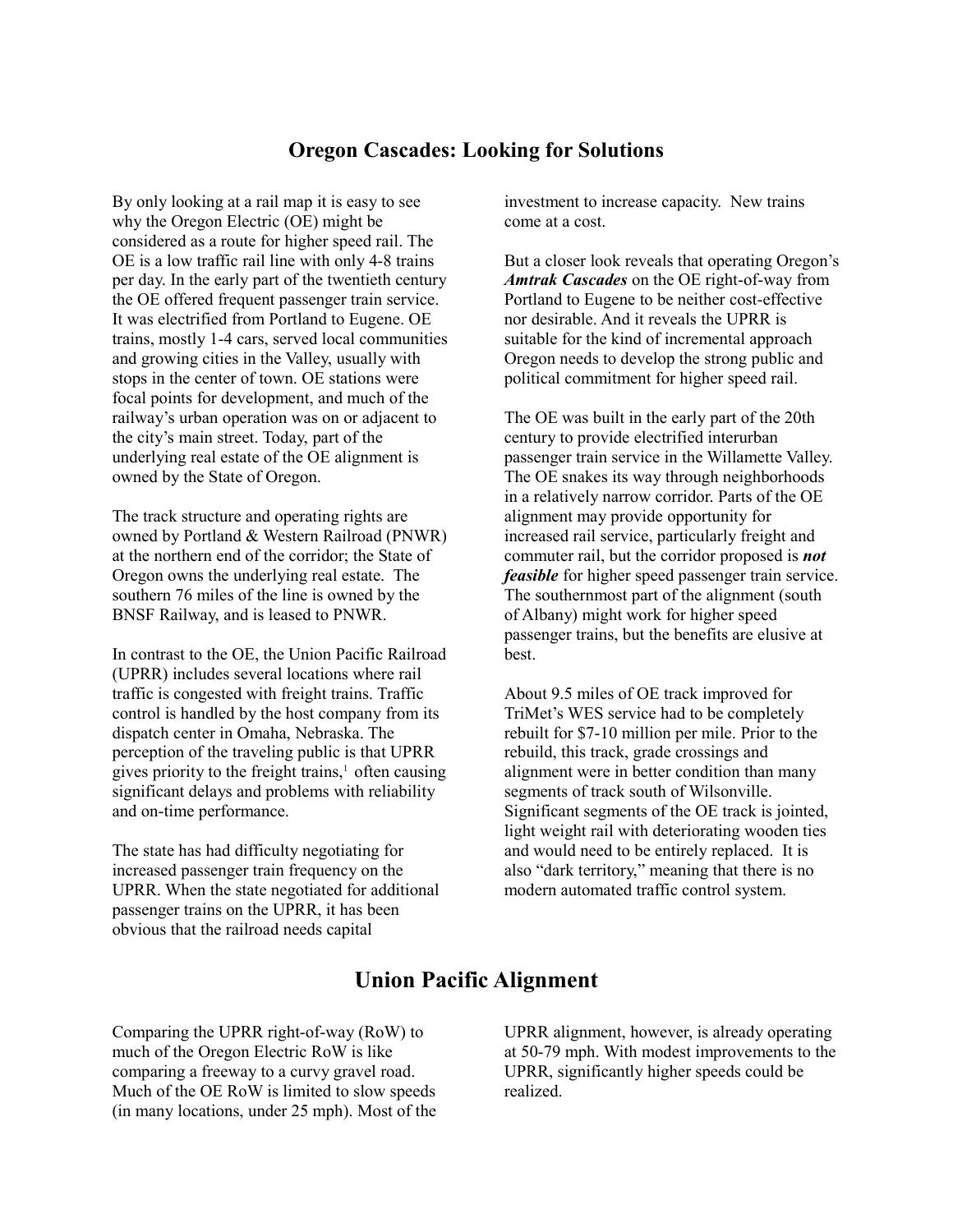ODOT already has significant investments in the UPRR RoW. Some state investments have been in the form of improvements, most have been in analyzing capabilities/issues, and identifying potential solutions and costs. But the state is not the only party investing in improvements to this corridor. It has been, in fact, a minor participant. The UPRR, a company with *many* resources, provides an excellent opportunity for public/private partnerships.

Because of past public/private investments in rail infrastructure and planning for capacity enhancements, Oregon has a strategic advantage over many other regions competing for federal rail stimulus funds. Oregon is far ahead of the Midwest for example, and should leverage these investments to bring federal funds to Oregon for planned, shovel-ready projects on the UPRR.

**UPRR Congestion**. At a minimum, ODOT's current proposal to shift *Cascades* service to the OE continues to depend on UPRR track between Portland and Willsburg Junction (Milwaukie) and in Eugene. The Portland-Willsburg section is the most congested and problematic track in the Portland-Eugene corridor. Moving the trains to the OE fails to avoid the worst points of congestion in the corridor.

According to the June 2009 Draft ODOT Rail Study, the UPRR Portland-Eugene corridor is projected to have only 35 freight trains/day in 2029. That is less than one train per hour in each direction! By comparison, north of Union Station **today**, twelve Amtrak trains a day share the Columbia River crossing with **63 freight trains/day**. The river crossing problems are compounded by nearby junctions, industrial spurs, yard activity, bridge openings and a 30 mph speed limit.

**Double-Tracking**. The focus should be on improving the capacity of the UPRR alignment. The 2009 draft ODOT Rail Study assumes that "a complete second mainline track between Eugene and Portland will be necessary." While double tracking the entire corridor will be beneficial in the long term, double tracking the entire corridor is not needed now or in the near future. The ODOT/Parsons study appears to also assume that the financial burden would fall on the state. Neither of these assumptions would be correct.

Significant capacity enhancements will be realized by adding or extending passing sidings as needed.

**Width of UPRR Right-of-Way (RoW)**. Most of the UPRR alignment is 100 feet wide, adequate space for double or triple tracking the alignment. *Because the land is privately owned and available for RoW upgrades, improvements can be realized without going through the costly and time-consuming eminent domain and full environmental impact processes*. In sharp contrast to the OE, opposition to increasing rail frequency and speed from adjacent landowners and tenants is expected to be minimal.

**Union Pacific Cooperation**. UPRR knows they can benefit from infrastructure improvements funded with federal stimulus money. Statements made at the June 2009 Cascades Rail Conference in Seattle indicated federal dollars for corridor improvements will be welcomed by UPRR. While ODOT may have found working with UPRR challenging in the past, it is in large part because Oregon had very limited funds to bring to the table. And what funds Oregon offered were often tenuous. The UPRR is a business and must be treated like one.

With the dramatic change in federal funding for passenger trains, that picture has changed. With the potential of substantial federal funds to bring to the table, Oregon now has the opportunity to engage in serious negotiations. In California, notably in the Capitol Corridor, UPRR cooperates with state-sponsored passenger train service. The Capitol Corridor's Joint Powers Authority has real negotiating power (funds for improving track), power Oregon has not previously had.

It would cost about \$300 million to complete the projects on the UPRR line previously identified by ODOT's Rail Division. These improvements would go a long way in improving frequency, reliability and speed in Oregon. Oregon could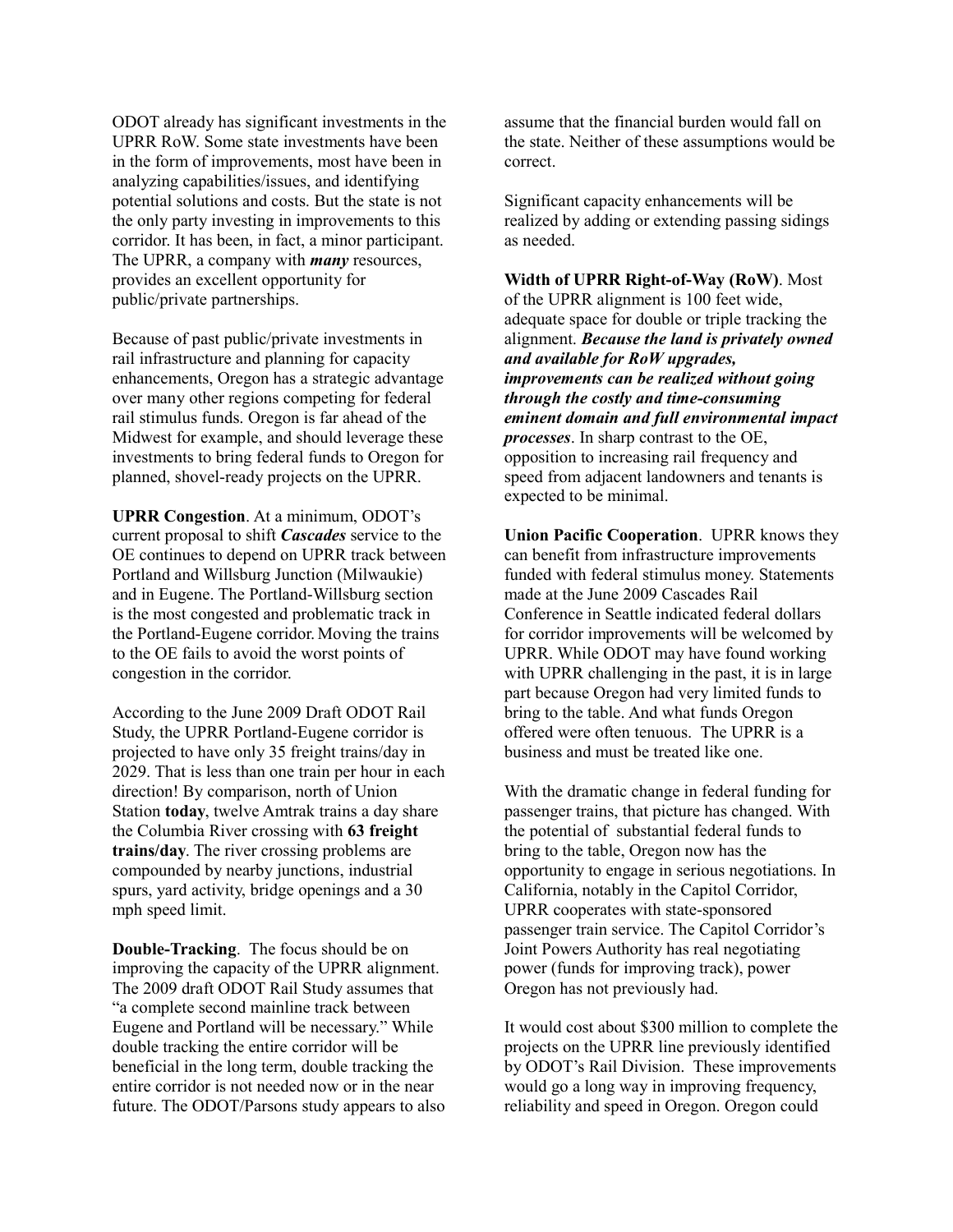have four roundtrips in three years. Because the price of steel has gone down, the earlier cost estimates should be sufficient to complete all the planned projects. In addition, the funds would likely cover critical highway-railroad separations that would greatly benefit several communities on along the line.

**Traffic Control / Dispatch Centers**. One important aspect in managing rail operations is traffic control. UPRR operates a high-capacity, highly sophisticated, modern dispatch center based in Omaha, NE.

ODOT's proposal to move *Amtrak Cascades* rail service to the OE requires *Cascades* trains to continue to use UPRR track at the north and south ends of the line. The need to use UPRR RoW would also be required in Albany, Harrisburg and Junction City. Operation (traffic control/dispatch) is difficult when trains move from the control of one dispatch center (e.g., OE/PNWR) to another (e.g., UPRR). When a train must move from the control of one dispatch center to another it often results in delay, adversely affecting both speed and reliability.<sup>2</sup> This factor alone, not even mentioned in the study, should give significant pause to any consideration of the OE alignment.

On the UPRR alignment, *Amtrak Cascades* travels between Portland and Eugene under the jurisdiction of a **single** dispatch center.

When Oregon invests in the UPRR alignment, the state gains both more leverage with UPRR dispatch services and improved freight service to support Oregon's economy. Local communities also benefit as grade crossings are improved on the UPRR. If Oregon moves its rail investment dollars from UPRR to the OE line, the state will have decreased leverage.

Furthermore, most of the cost of signalizing the OE and operating a dispatch center would likely fall on the state of Oregon. The cost impact on the UPRR alignment, given the size of its system, would be relatively insignificant.

**Positive Train Control**. Positive Train Control (PTC) is a modern form of railway traffic control that allows trains to safely operate closer together then they could using older technology. PTC improves safety and increases track capacity. The Federal Railroad Administration is requiring all Class I railroads with either passenger service or hazardous materials to provide PTC over their mainline.<sup>3</sup> This is a significant cost that UPRR **must** cover. UPRR would welcome the opportunity to have Oregon help share a portion of that cost as the state "buys" more "track time" for passenger train service.

If Oregon were to pay to improve the OE the state would be expected to cover the majority, if not the entire cost, of PTC. Traffic control on the UPRR line is already significantly more advanced than on the OE. UPRR already has 20th century dispatch operations, and is capable of handling **much** heavier traffic and speeds than on the OE line.

**Grade Crossings**. Nearly all of UPRR's public grade crossings have active signals<sup>4</sup> installed. UPRR has been very aggressive in its effort to eliminate private grade crossings. UPRR also has a full compliment of signal maintainers and would not need to increase the number of maintainers.

**Signalization**. While needing upgrading, the UPRR alignment already has late 20th century signal system. *See PTC discussion above*.

**RoW Maintenance**. Another factor which should be included in the evaluation is the potential of the host company to deal with natural disasters and maintenance issues. When the huge landslide hit the UPRR in the Cascade Mountains in March 2008, the company quickly mobilized resources to address the disaster. In the last decade, much smaller problems have struck three Oregon shortlines between the coast and the Valley. None of those rail lines have yet recovered.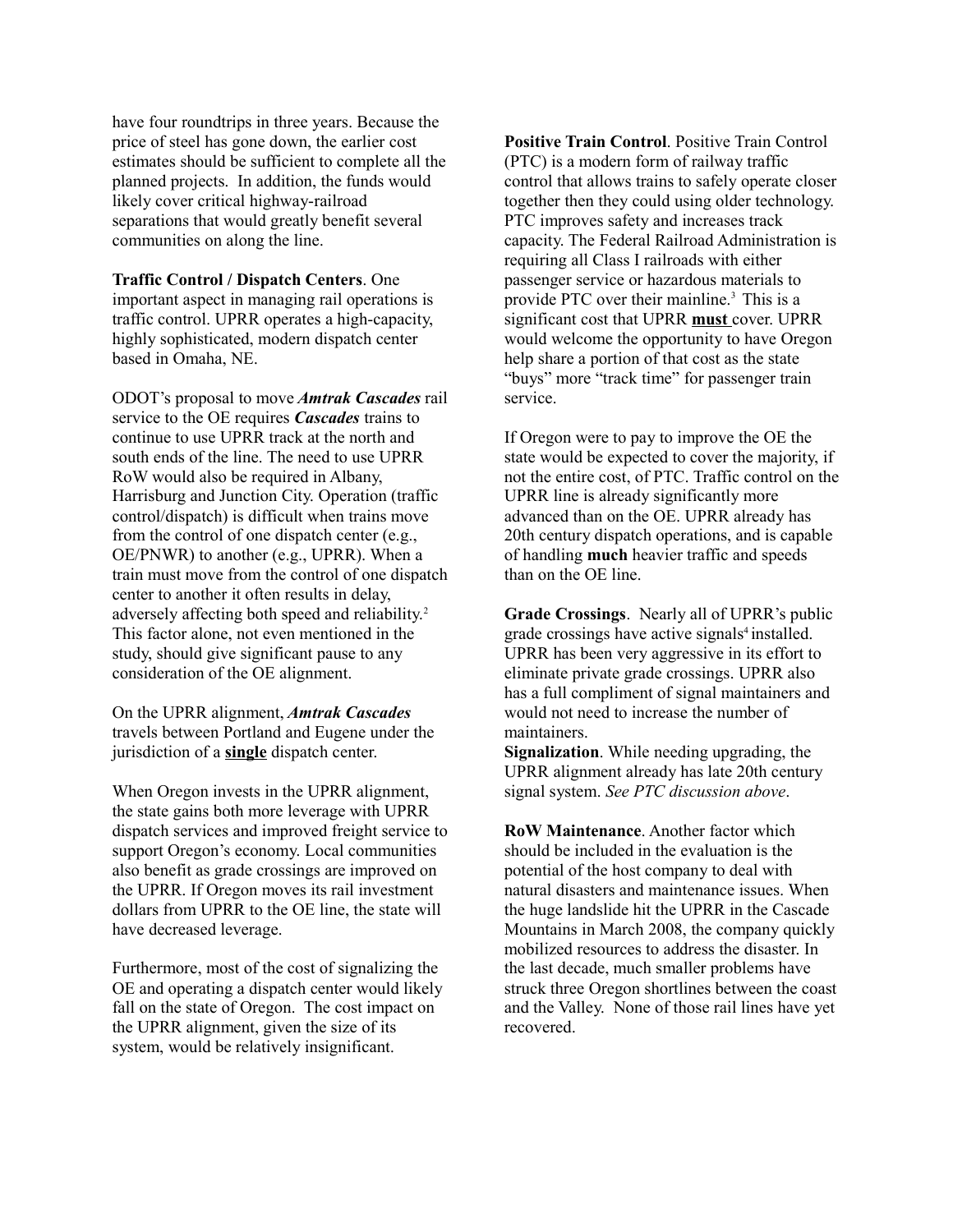Construction on the OE Line began July 11, 1906. The OE was designed and built for relatively slow moving electric interurban trains (usually 1-4 cars). The track, especially when passing through local communities, includes much street-running and sharp radius curves, passing close to homes, schools, businesses and farms. In these areas, speeds are often restricted to 25 mph or slower. Increases to even moderate speeds (45 mph) would be expensive and require substantial realignment and condemnation of nearby properties.

**OE Right-of-Way**. Unlike the UP, most of the OE right-of-way from Salem to Willsburg Junction is only about 50 feet. Adding sidings, double tracking, reducing curve radius and other improvements would be difficult and expensive. In some areas, right-of-way expansion and improvements would be met with strong local opposition and would trigger the need for full scale environmental study.

Today only 4-8 slow moving trains/day travel on most of the OE. Converting this line to fast, frequent passenger service (and increased freight service) will encounter significant opposition from adjacent landholders when frequency is more than tripled and speeds are greatly increased. In stark contrast, neighbors of the UPRR RoW are already accustomed to frequent rail service. Adding 2-4 additional trains over the next few years will not be seen as an irritant. Upgrading the UPRR to meet FRA "quiet zone" standards would also be far less costly than what would be needed on the OE line.

**Traffic Control / Dispatch Centers**. The Portland & Western Railroad (PNWR) dispatch center for the OE is based in Albany, Oregon. The dispatch center is responsible for the very moderate service levels. Very little CTC<sup>5</sup> track exists on the OE, increasing costs of renovating the line for frequent passenger service.

**Signalization**. There is no signal system on the OE south of Wilsonville. It remains much as it was from the early in the 20th century.

**Grade Crossings**. Unlike the UPRR, because there is minimal rail traffic, very little effort has been made to reduce the number of grade crossings on the OE. Many of the public grade crossings on the OE alignment lack train detection circuitry, lights and gates, and are only signed by crossbucks or warning signs. Several dozen expensive upgrades would be required just to reach speeds currently realized on the UPRR. In addition to the public grade crossings, OE has numerous private grade crossings, a serious problem for any railway with fast or frequent rail service. Many grade crossings would have to be closed, an expensive process often resulting in lengthy litigation.

**Electrification**. Historically rail electrification did not become cost-effective until service frequency approached hourly service. Improved technology for diesel electric motive power has improved their efficiency. Legislation was recently proposed at the national level to electrify mainline railroads throughout the US. While not likely to occur in the near term, in the long term this could impact the UPRR Furthermore, UPRR has substantial resources for research and development of new technology. UPRR and BNSF have pioneered the use of "green" bio-fuels in diesel locomotives. UPRR, like all of the large railroads, can afford high-efficiency locomotives.

Using solar power would require acres of solar panels, which would likely mean a loss of Oregon's most valuable farm land. The catenary (overhead lines) can cost over \$2 million a mile to install.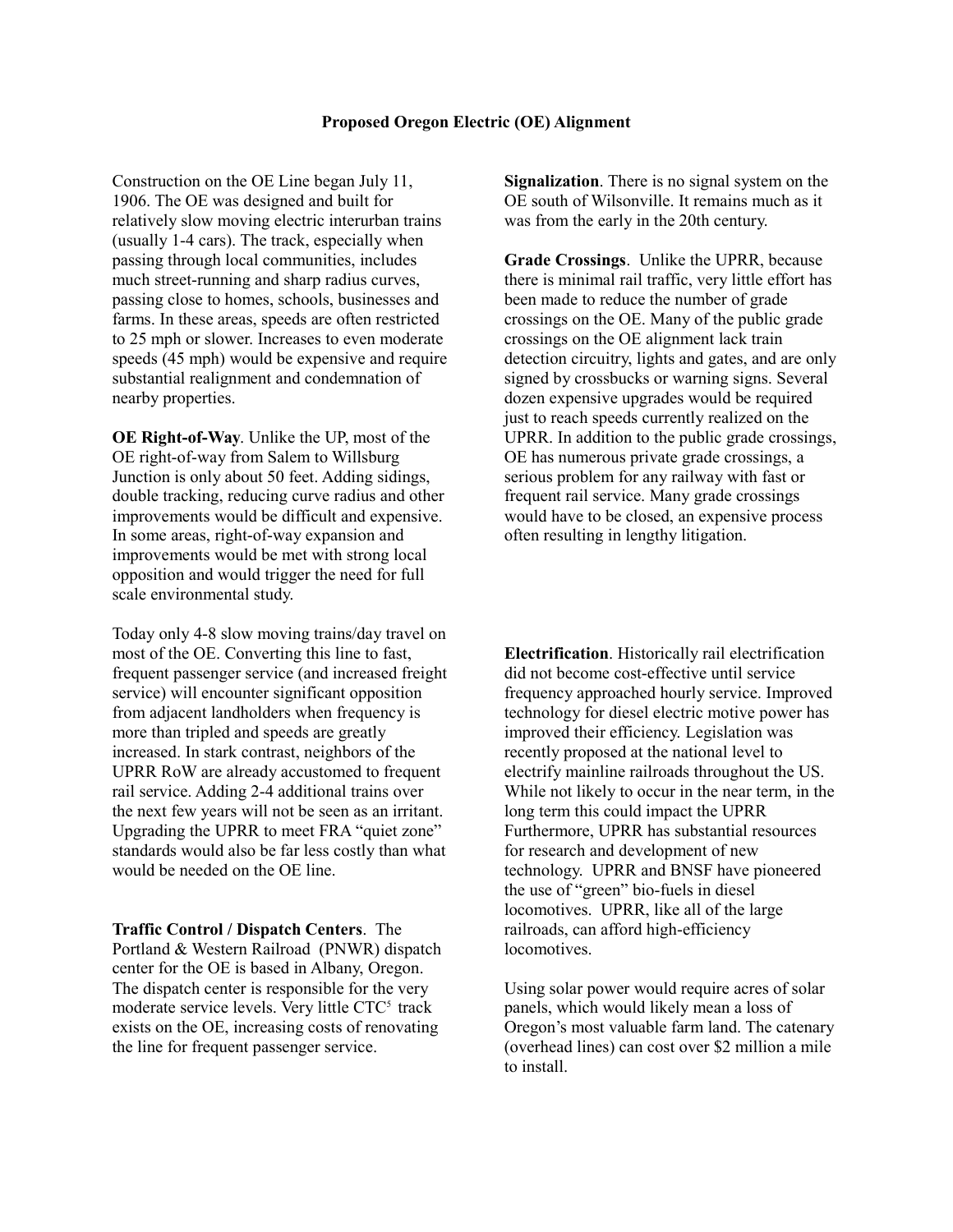#### **Portland - Willsburg Junction (UP Track)**

Between Portland's Union Station and Willsburg Junction (Milwaukie, OR) the proposed "OE alignment" calls for *Cascades* service to continue using UPRR track. This stretch of track is one of the most congested in the Willamette Valley corridor**.**

ODOT's proposed OE alignment would require *Amtrak Cascades* trains to move between UP and PNWR dispatch centers at Willsburg Junction.

 Correcting capacity constraints in this area, necessary *even if Cascades* service were to be "moved to the OE," would correct one of the primary reasons given in the attempt to justify the expensive move to the OE.

Investment in this pinch point by ODOT would do much to improve performance on the UPRR alignment, and could be used to "purchase" more passenger train track time on the UPRR.

#### **Willsburg Junction - Tualatin** (8 miles)

The OE runs through downtown Milwaukie and across a high wooden trestle before crossing one of the oldest bridges over the lower Willamette River. Essentially unimproved since it entered service July 17, 1910, this bridge over Oregon's largest river would need replacement or significant improvement.

In order to cross the Willamette River, the current alignment requires two short radius curves, not suitable for higher speed rail. It then passes through the Lake Oswego central business district and crosses the main highway serving Lake Oswego.

Southwest of the business district, the railway includes another short radius curve to travel along the north shore of Lake Oswego, passing close to some of the most expensive homes in the area. This is an area where trespassing on railroad property is a particularly difficult problem. Any proposal to significantly increase service and operating speeds will generate very strong and powerful opposition from a politically potent part of the region. Overcoming that opposition will be exceedingly difficult, if possible.

Using the OE alignment south of Willsburg Junction eliminates Oregon City as a potential stop.

#### **Tualatin - Wilsonville** (7 miles)

Between Tualatin and Wilsonville, *Cascades* service on the OE would be sharing track with WES Commuter Service. T**here are more WES trains on the track between Tualatin and Wilsonville on the OE line today than there are passenger and freight trains combined on the UPRR line**. Unlike freight trains which strive to maintain their speed throughout their journey, commuter trains must stop and dwell at each station. Intermixing higher speed rail (HSR) with "stop and go" commuter service is in some ways more problematic than intermixing HSR with freight trains.

#### **Wilsonville - Salem** (30 miles)

While today commuter trains do not travel south of Wilsonville, extension to the south is under consideration. If that happens, interference between commuter service and *Cascades* service would continue south of Wilsonville.

In North Salem the OE snakes its way through and adjacent the Highland and Grant neighborhoods, in proximity to schools, parks, private homes and businesses. The RoW includes multiple short radius curves, including S-curves, which are unacceptable for even moderate speeds (45 mph). The line includes over a half mile of street running, which was fine for the electric interurban service that operated in the 1920's, but does not allow for long trains or trains operating at even moderate speeds. . Upgrading this alignment to realize 79 mph speeds (current top speed standard) in the North Salem area alone, if politically possible, would most likely exceed the costs required to upgrade the current UPRR alignment for increased capacity and for 90 mph service.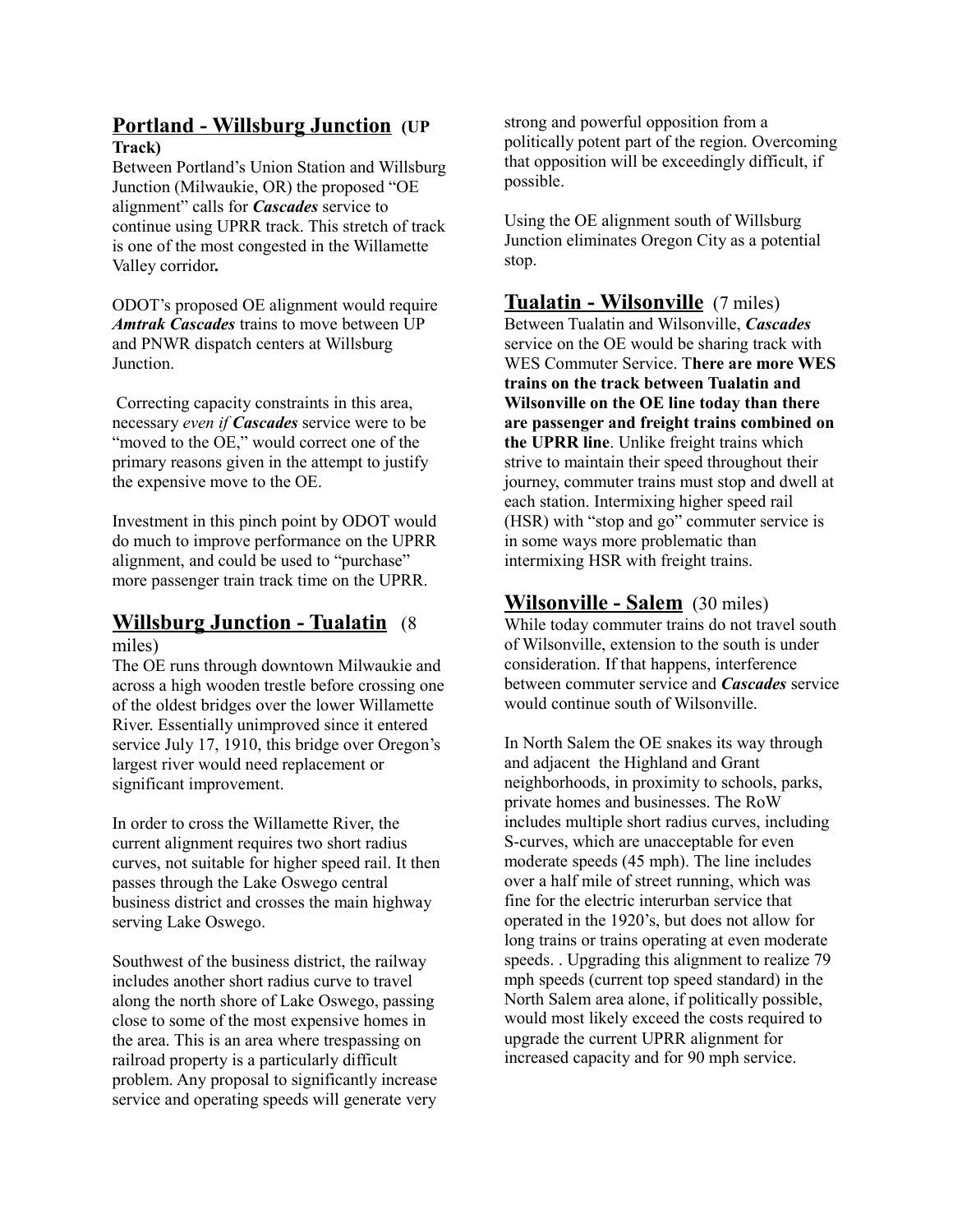### **Salem**

Today Salem boasts a beautifully restored passenger train station on the UPRR line with a parking area and bus transfer facility. The public has wisely invested in this facility in order to meet projected growth in rail passenger services. Bypassing the Salem Station, in which significant public investments have already been made, will face strong opposition. Moving the existing structure would be very expensive.

The area on the east bank of the Willamette River is Riverfront Park.<sup>6</sup> The park is a popular area attracting many citizens who work in downtown businesses. Accessing the park facility for pedestrians is already difficult because heavy traffic on Front Street. Creating another barrier (an improved rail line) would compound this problem. Sacrificing land in this area to build a new station and parking facilities in the downtown business district would be expensive, and be met with strong public opposition.

#### **Salem – Albany** (26 miles)

Just south of Salem (in Orville) the OE passes over geologically unstable track bed immediately adjacent the Willamette River. Not only is the track located on unstable land, the area above the track is prone to landslides. The adjacent roadway is clearly marked, warning motorists of the danger of landslides. Overcoming this problem, if possible, would be difficult and expensive. Because of the long history of track maintenance problems in this area, consideration has been given to transferring PNWR operations to UPRR south of Salem. The alignment is certainly not suitable or safe for high speed passenger operation.

South of Salem the OE line runs by some of Salem's most exclusive neighborhoods, guaranteeing litigation if Oregon attempts to expand service on the line. There are also difficult at-grade and separated crossings that would need to be modernized.

#### **Albany**

The most appropriate approach to Albany Station from the north would be for the OE alignment to continue on the UPRR RoW where the tracks currently diverge, about 1.7 miles north of the station as proposed in the draft Study.

Connecting the OE to the Albany Station would require relocation of a new mainline track through Albany.

South of the Albany station the draft "Study" offers two options. Both options would require acquisition of new RoW. While option 6B purports to use existing RoW, the existing alignment includes at least four short radius curves that require very slow operating speeds. Both options 6A and 6B require out-of-direction travel, while the UPRR alignment in this section is very straight track in line with the desired direction of travel.

#### **Albany – Harrisburg** (26 miles)

 While much of the OE rail and the roadbed appear to be in better condition that north of Albany, the line is plagued with many private and public at-grade crossings without automatic signals or circuitry.

In contrast to the OE line south of Albany, UPRR is already required by the FRA to implement positive train control, and will be capable of handling higher speeds (e.g., 90 mph) service with relatively minor track and grade crossing signal improvements.

## **Harrisburg**

In Harrisburg the OE includes several blocks of street-running through residential neighborhoods and in proximity to businesses, an alignment suitable only for operating streetcars or short freight trains at slow speeds. The OE and the UPRR alignments are only two blocks (500 ft) apart.

Connecting the OE to the UPRR alignment north of Harrisburg is possible, but would require acquisition of new RoW, displacement of one or more businesses, and grade crossing with a major arterial (Highway 99). Given the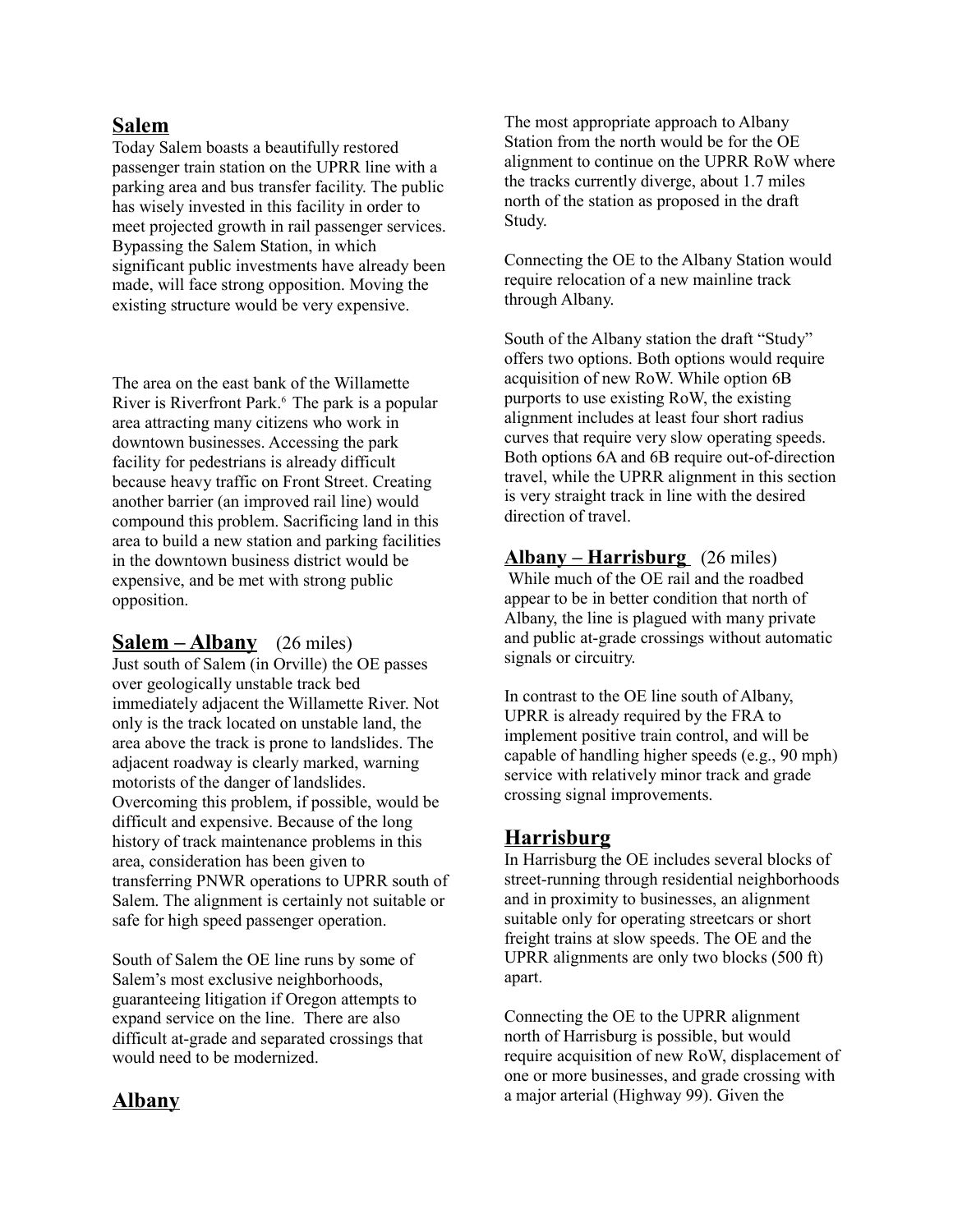problems encountered north of Harrisburg, the feasibility of this connection is highly questionable.

Connecting the UPRR to the OE alignment south of Harrisburg is possible, and would be less problematic than the connection north of Harrisburg.

**Harrisburg - Junction City** (4 miles) While approaches to the UPRR bridge across the Willamette River between Harrisburg and Junction City are being rebuilt, approaches to the older OE bridge are on wood pilings and would need significant upgrading. The OE line in this corridor includes many private and public at-grade crossings with only crossbucks or warning signs.

From Harrisburg to Junction City, the OE and UPRR operate in adjacent RoWs.

# **Junction City**

The situation in Junction City is very similar to Harrisburg. The OE includes several blocks of street-running through residential neighborhoods and in proximity to businesses. The OE and the UPRR alignments are only two blocks apart (about 540 ft). The OE alignment is not feasible for higher speed passenger trains.

South of Junction City it would be possible to connect the UPRR with the OE, but not without acquiring new RoW and displacing existing businesses and/or farmland.

**Junction City – Eugene** (14 miles) The OE line (Option 8B in the "Study") in this corridor includes many private and public atgrade crossings with only crossbucks or other warning signs. Option 8A proposes to reconnect with the UPRR, creating problems with traffic control, reliability and speed.

#### **Eugene**

West-northwest of the Eugene station the OE and the UPRR operate in proximity.

# **Conclusion Regarding the OE**

It would appear that the part of the Portland-Eugene alignment where it *might* be considered feasible to divert higher speed rail service to the OE is the track between Harrisburg and Eugene (a mere 18 miles). But the UPRR *does not have major capacity problems* between Harrisburg and Eugene, or even between Albany and Harrisburg (26 miles). Even *if* the cost of diversion could be justified in *either* of these segments, according to ODOT's June 2009 draft rail study, passenger operations would need to *return to the UPRR RoW* when traveling through Junction City and Harrisburg and onto UPRR track in Eugene. The "benefits" of diverting higher speed passenger trains from the UPRR to the OE at the south end of the corridor are virtually non-existent. *The costs and operational problems would not be.* 

The costs and difficulties in diverting the line north of Albany are prohibitive.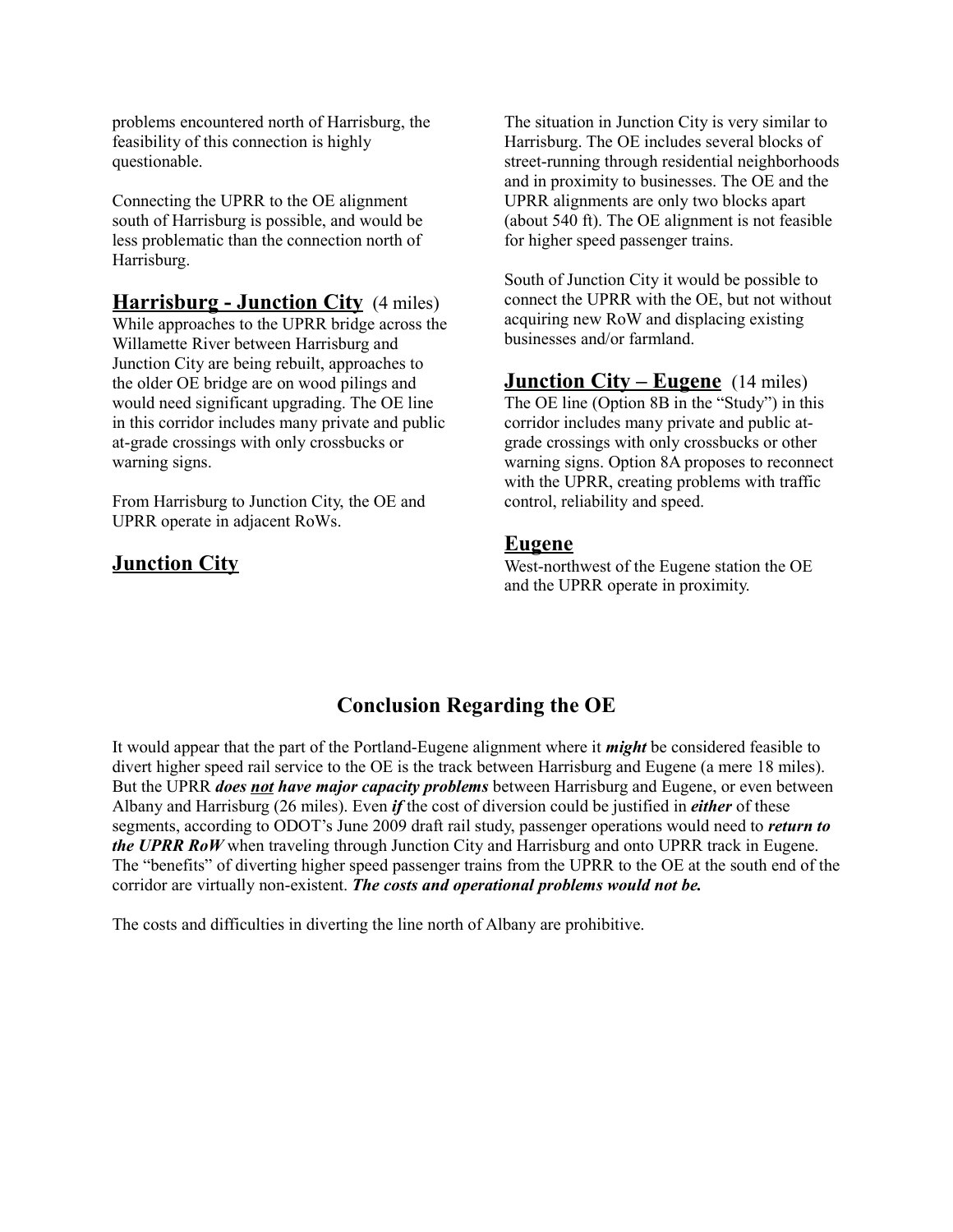### **Improving** *Amtrak Cascades* **Service**

The top priority for improving *Amtrak Cascades* passenger train service between Seattle and Portland and in the Willamette Valley should be increased frequency and reliability of service. Higher speeds are beneficial, but frequency and reliability are essential to attract ridership and develop strong political/public support.<sup>11</sup>

Oregon needs to "build out" the service ODOT has been planning for and investing in over the past fifteen years. Much effort and investment has been made by the state to improve the existing UPRR alignment. Oregon needs to develop a transportation system — rail and intercity buses — which serves the entire state, not just the Portland-Eugene corridor. Investment in the UPRR corridor will provide major benefit to both passenger and freight movements.

**Corridor's Biggest Problem**. The biggest impediment to developing frequent and reliable passenger train service in the federally designated high speed rail corridor is between Portland's Union Station and Vancouver WA. The top priority for rail in both Oregon and Washington should be the Portland Junction (sometimes also referred to as the "Portland Triangle") and the Columbia River Crossing (see "UPRR Congestion"). Focus on a **visible project** of this nature would provide dramatic improvement in corridor performance, and combine the political clout of two states to attract the kind of support needed from both the public and the Obama Administration.

The weakest links in the corridor are the 1908 railroad bridges that span the Columbia. We need to plan for a high level rail bridge<sup>7</sup> to allow frequent and fast passenger trains to bypass this

area, congested with freight trains. Building a high bridge for HSR also offers the opportunity for commuter rail, something that would significantly reduce I-5 freeway congestion in this area. Furthermore, providing a separate high level bridge for passenger service eases congestion for freight trains in an area where freight congestion is a serious impediment to the region's economic competitiveness. Track capacity in the cut is probably adequate for expanded passenger service in the near term.

Plans should consider the possibility of developing a new passenger train alignment along the east side of the Willamette and a new station in the Rose Quarter area, eliminating the need for two river crossings.

Oregon's investments in the UPRR between Portland and Eugene will not only benefit passenger train service, it will also significantly improve freight mobility in Oregon, bolstering the state's economy, minimizing heavy truck traffic and highway maintenance costs and improving safety.

**Extending sidings, doing minor track work and upgrading UPRR's signal system to allow for higher speed trains will add the capacity needed to handle additional passenger AND freight trains.**

**Important Note**: The ODOT June 2009 Draft Study as prepared by Parsons Brinckerhoff contains many serious problems and fallacies. *AORTA* would welcome the opportunity to discuss the study with Parsons Brinckerhoff and ODOT's Rail Division.

#### **Questions for ODOT/Parsons-Brinckerhoff**

*Was UPRR an active participant in preparing the Study? Has UPRR indicated willingness to relocate their main line and other trackage in order to accommodate state-owned trackage on their RoW? If UPRR has indicated a willingness to consider this, what will the state of Oregon need to pay to the UPRR to accommodate the request?*